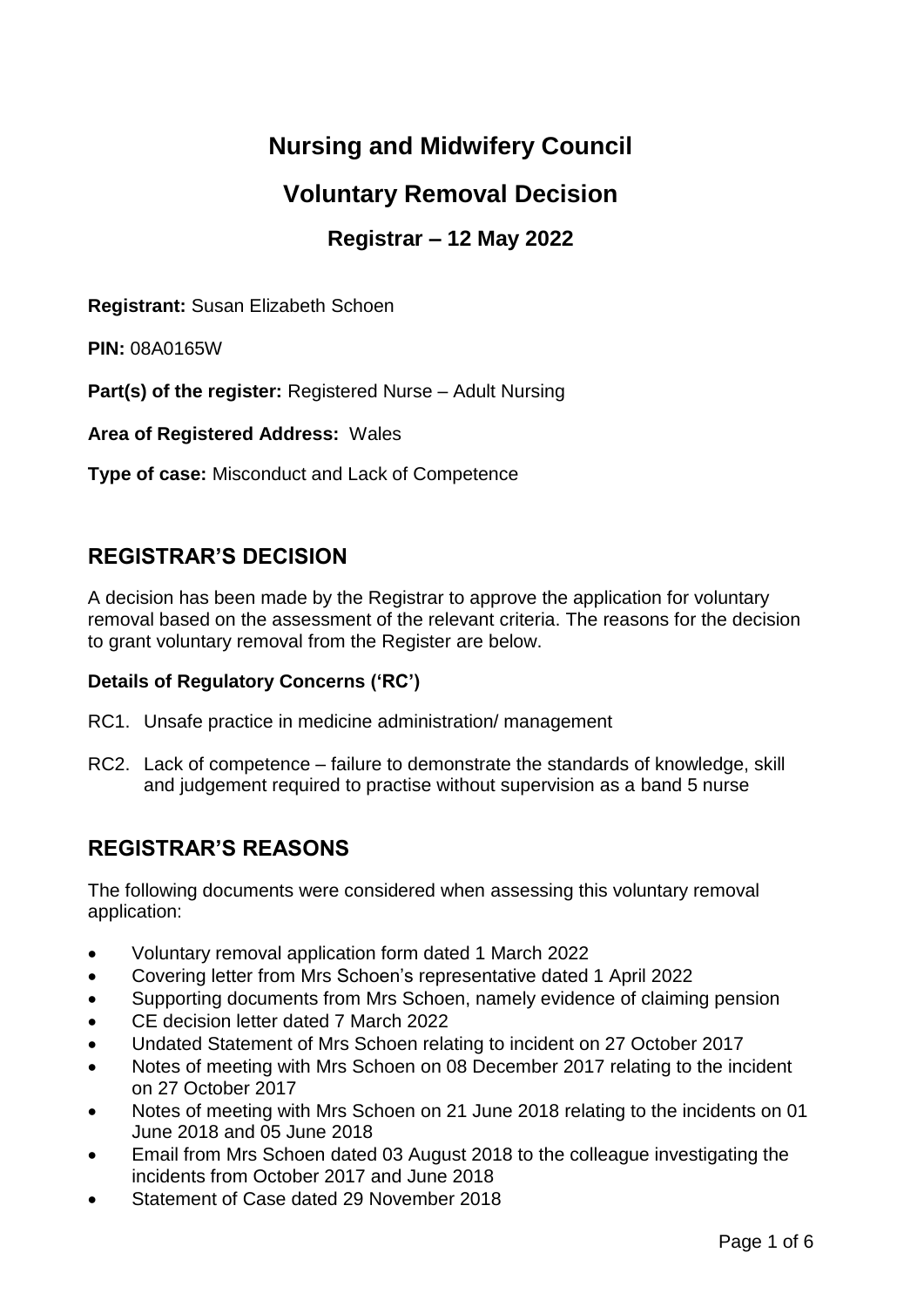- Disciplinary Outcome letter to Mrs Schoen dated 29 November 2018
- Statement of Case for Appeal hearing dated 19 February 2019
- Letter to Mrs Schoen from the Trust with the Appeal against disciplinary sanction decision
- Work related Stress risk assessment dated 7<sup>th</sup> June 2019
- Mrs Schoen's reflective piece (first month of capability)
- Mrs Schoen's reflective piece dated 17 May 2019
- Mrs Schoen's reflective piece (undated)
- Mrs Schoen's reflective piece (undated) having spent 4 months on RDU
- Formal Capability hearing notes 3rd September 2019
- Letter to Mrs Schoen re Capability hearing dated 26 November 2019
- Appeal letter to the Trust dated 4 December 2019
- Letter to Mrs Schoen re: appeal outcome 14 January 2020
- Voluntary removal application form received 2 April 2020

## **Background**

Mrs Schoen joined the NMC register in March 2008, and later that same year began working at Velindre University NHS Trust ('the Trust'). From 2008-2017 no concerns were raised regarding Mrs Schoen's practice.

The Trust referred Mrs Schoen to the NMC on the 28 November 2019. The referral related to concerns raised by the Trust about incidents that occurred on 27 October 2017, 1 June 2018 and 5 June 2018. The Trust concerns expanded to include wider issues around Mrs Schoen's competence as a nurse.

The first incident occurred on 27 October 2017, when Mrs Schoen set up and administered a controlled drug syringe driver for a patient without a current valid prescription. A disciplinary hearing for this incident occurred in February 2018 and Mrs Schoen received a final written warning.

On 1 June 2018 Mrs Schoen dispensed medication to a patient without checking the patient details. On 5 June 2018 Mrs Schoen set up an IV infusion of Gentamicin for a patient with impaired renal function, without checking the correct levels to be administered.

Following these incidents, Mrs Schoen was subject to a disciplinary process which resulted in her being dismissed on 29 November 2019. Mrs Schoen appealed this decision, and on appeal, Mrs Schoen was supported by the Trust to return to a nursing role by way of the capability process, on 19 February 2019.

Concerns were raised regarding Mrs Schoen's competence and her ability to carry out the duties of a Band 5 nursing role.

Concerns were identified including:

- concentration and attention to detail
- infection control
- tasks, such as cannulation
- your management of vulnerable patient such as those receiving chemotherapy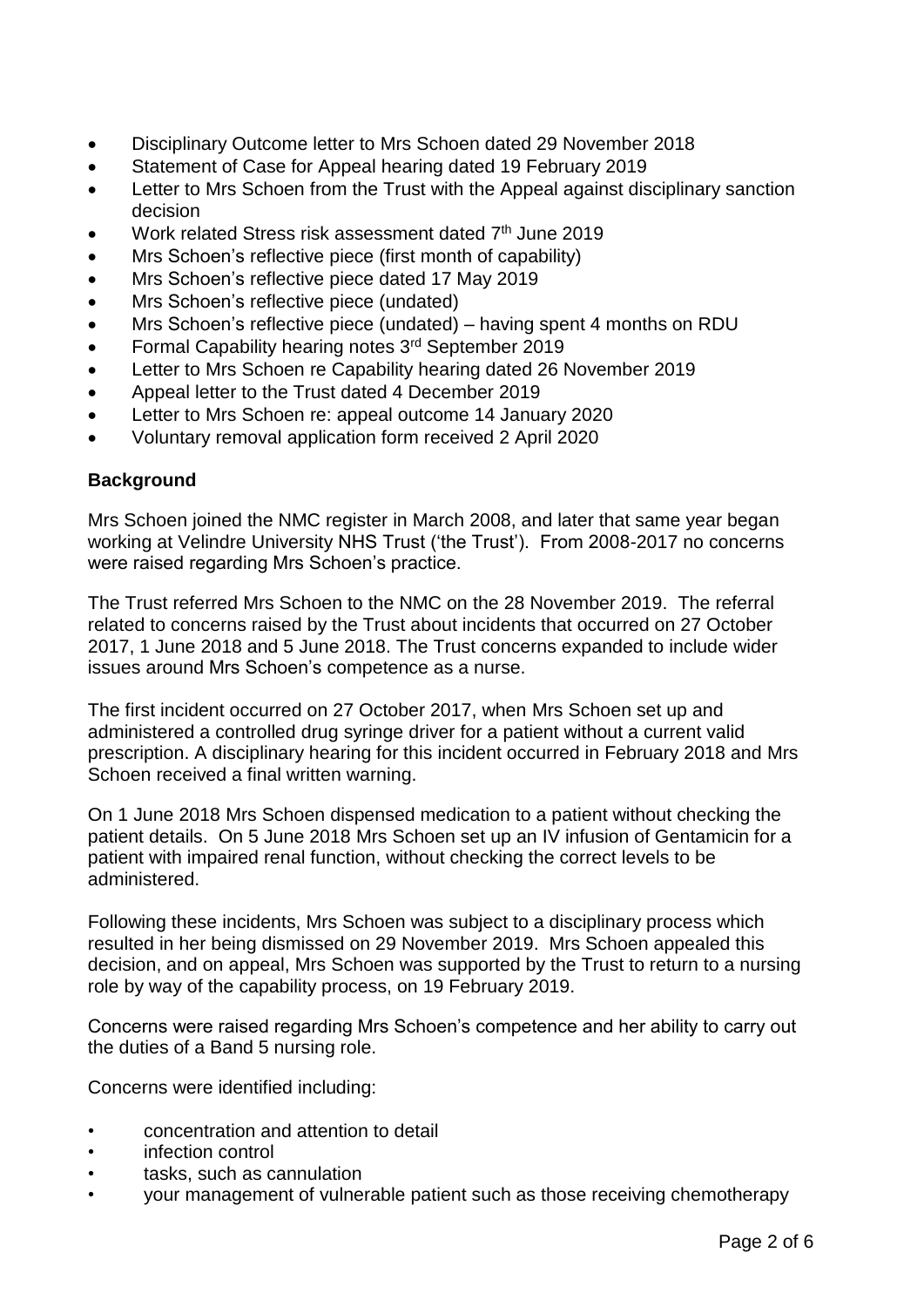- use of the NEWS scores
- use of adjuncts, such as infusion pumps

Mrs Schoen returned to a supernumerary position at the Rhosyn Day Unit ('RDN'), an outpatient department providing chemotherapy, which was a different environment to the ward where the previous incidents had taken place. Mrs Schoen undertook various assessments and underwent competency supervision between March and September 2019. Several of these assessments were not passed by Mrs Schoen. When assessments were passed, concerns were raised that Mrs Schoen was not able to competently carry out the procedures afterward. Mrs Schoen passed onto Stage 3 of the capability process, failing Stages 1 and 2.

A capability hearing occurred on 15 November 2019, after which Mrs Schoen was dismissed from her role at the Trust. Mrs Schoen appealed the decision.

The appeal hearing occurred on 13 January 2020 and the dismissal decision was upheld.

Mrs Schoen became subject to an Interim Conditions of Practice Order in December 2019. This was replaced by an Interim Suspension order in May 2021.

### **Public interest considerations**

On 20 December 2021, the Case Examiners referred the concerns to the Fitness to Practise Committee having decided there's a realistic prospect of impairment on the grounds that Mrs Schoen presents a current risk to the health, safety or wellbeing of the public.

Our voluntary removal guidance explains that the only circumstances in which we'll accept applications for voluntary removal are where:

- the nurse, midwife or nursing associate accepts the regulatory concern(s):
- the regulatory concerns are not so serious that they are fundamentally incompatible with being a registered professional; and
- the nurse, midwife or nursing associate provides evidence that they do not intend to continue practising.

#### *Does the nurse accept the regulatory concerns?*

Mrs Schoen has admitted the facts and current impairment in the voluntary removal forms dated 1 March 2022. Mrs Schoen's application contains a signed declaration that she admits to the facts of the allegation against her and that her fitness to practise is impaired.

*Are the regulatory concerns so serious that they are fundamentally incompatible with being a registered professional?*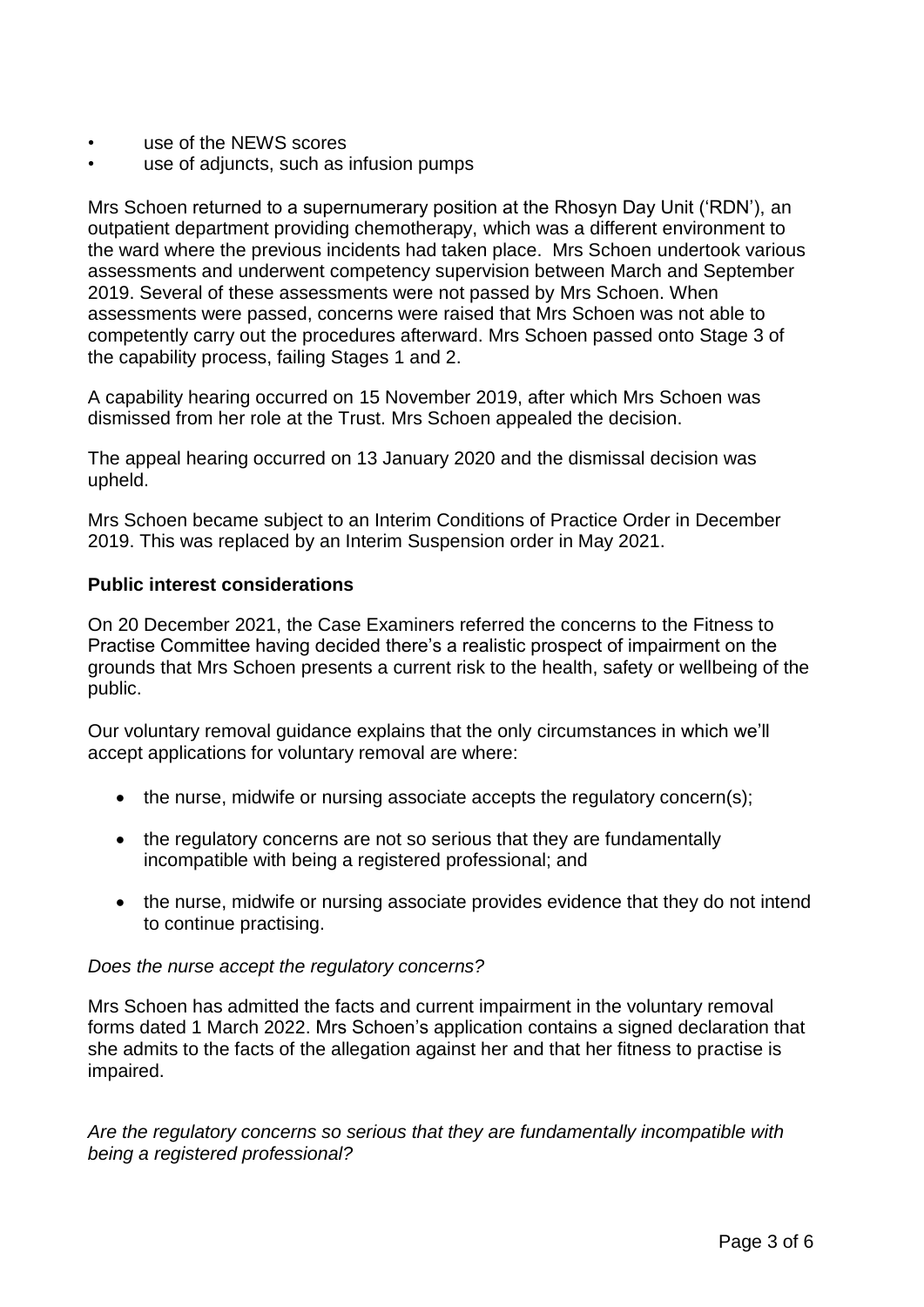I've considered whether the concerns are so serious they're fundamentally incompatible with being a registered professional. The seriousness of the concerns will be a key factor in considering whether voluntary removal is suitable or whether we need to take action in the public interest.

I have considered the fact that there is more than one type of regulatory concern and that it is alleged that Mrs Schoen's fitness to practise is impaired because of both misconduct and lack of competence. I have made an overall assessment of the seriousness of the concerns.

Our second category of seriousness is called serious concerns which could result in harm to patients if not put right. This category of seriousness may include concerns such as not maintaining the knowledge and skills for safe and effective practice; failing to recognise and work within the limits of competence; failing to advise, prescribe or administer medicines in line with training, law and guidance and where a nurse is unable to communicate clearly and work cooperatively. Our guidance explains that a pattern of incidents is usually more likely to show risk to patients or service users, requiring us to act.

In such cases the misconduct may be so serious that it's fundamentally incompatible with being a registered professional. For this reason our guidance makes clear that we will need to consider whether patients were put at risk by the nurse's conduct or failings in the past, and what harm did or could have happened to patients because of those failings. We will need to assess how likely the nurse is to repeat similar conduct or failings in the future, and if they do, if it is likely that patients would come to harm, and in what way.

I have carefully considered the concerns raised in relation to Mrs Schoen's practice. The concerns regarding unsafe practice in medicine administration/ management are in relation to three incidents on 27 October 2017, 1 June 2018 and 5 June 2018. No harm came to the patients involved in these incidents, however there was a risk of harm by virtue of Mrs Schoen's conduct.

However, I have given consideration to Mrs Schoen's account of these incidents during the disciplinary process contained within the notes of the meetings on 08 December 2017 and 21 June 2018, and in her email dated 03 August 2018. I have identified that Mrs Schoen has demonstrated insight and a high level of remorse. Mrs Schoen acknowledges the risk of harm that her conduct posed to the patients.

Concerns have also been raised in respect of Mrs Schoen's lack of competence. Our guidance on Voluntary Removal explains that where the nurse accepts that their fitness to practise is impaired through lack of competence and where the nurse has already stopped practising and doesn't intend to return to practice, voluntary removal may be appropriate.

Having carefully considered the sanctions guidance, were this case to go to a panel of the Fitness to Practise Committee, there is unlikely to be a real risk of a striking off order being made in respect of the misconduct concerns. These are not concerns that would be considered more difficult to put right. A striking off order cannot be used in a case where a nurse's fitness to practise is impaired due to lack of competence, until they have been on either a suspension order or a conditions of practice order for a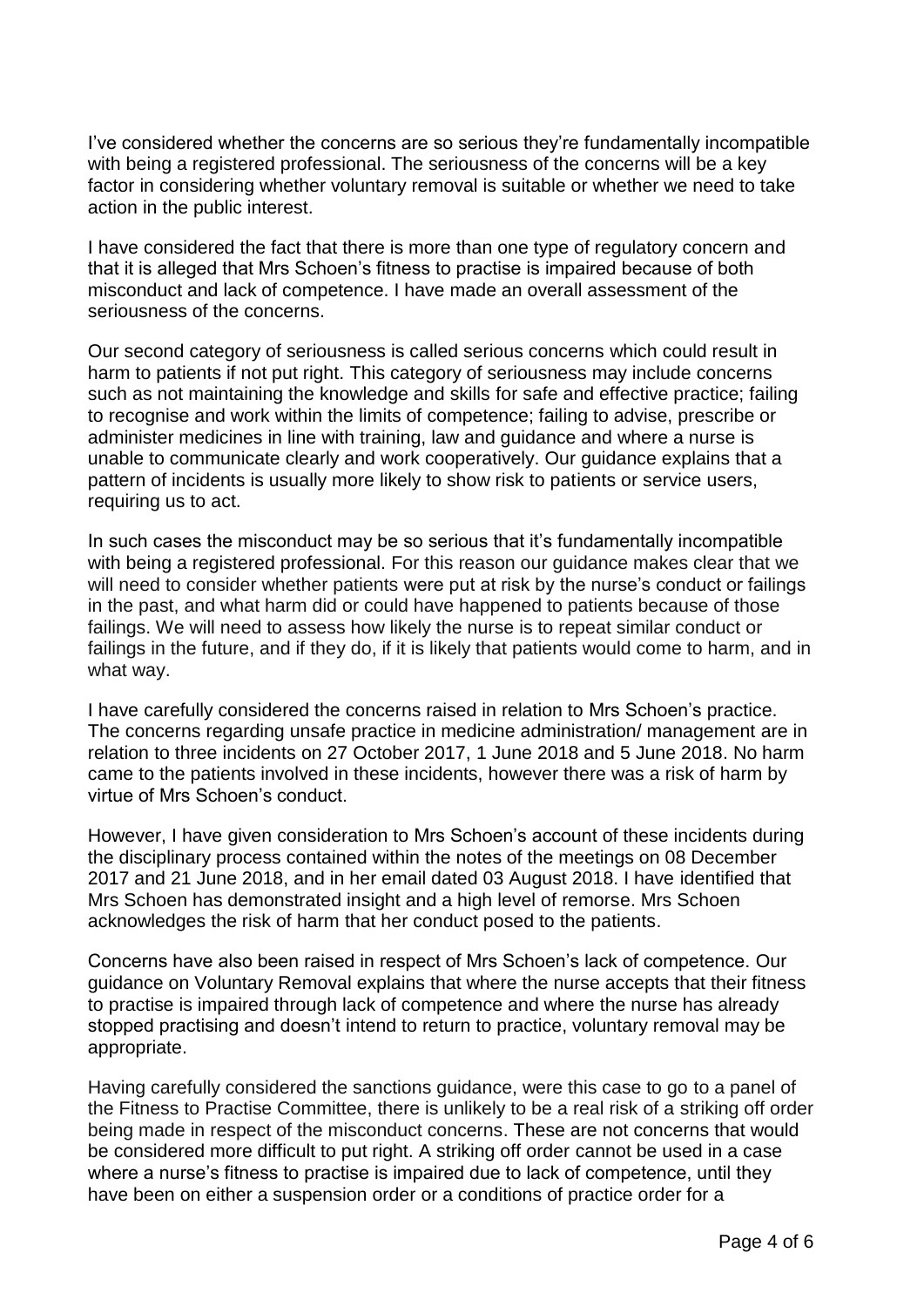continuous period of two years. Therefore a striking off order would not be available to the Fitness to Practise Committee if they considered Mrs Schoen to be impaired on the grounds of lack of competence.

For this reason I don't consider the concerns about Mrs Schoen to be so serious that they are fundamentally incompatible with being a registered professional. As such it doesn't require a Fitness to Practise Committee decision in order to uphold the public interest based on the seriousness of the allegations.

#### *Has the nurse provided evidence that they do not intend to continue practising?*

Our voluntary removal guidance also explains that the only circumstance in which voluntary removal applications will be accepted is where the nurse, midwife or nursing associate provides evidence that they do not intend to continue practising.

Mrs Schoen has confirmed that she has not practised as a nurse since November 2019. Her application for voluntary removal contains a signed declaration confirming she won't reapply to the NMC register for a period of at least 5 years.

Mrs Schoen initially applied for Voluntary Removal in April 2020 and has admitted the allegations and that her fitness to practise was impaired from very early on in the NMC process. Mrs Schoen has maintained her position since 2020 that she no longer wishes to practise as a nurse and that she intended to retire.

Mrs Schoen has confirmed that she retired on 12 June 2021, and has provided evidence to show that she is in receipt of both the State Pension and an NHS Pension.

Mrs Schoen has also confirmed that she doesn't intend to return to practice as a result of her current health, stating that she suffers from anxiety and depression. Mrs Schoen has not provided any evidence of any health concerns that she is suffering from and so I have not considered this any further.

Voluntary removal would mean that Mrs Schoen would be immediately removed from the register and would not be able to work as a nurse. This would remove the risk to the public.

Following voluntary removal, Mrs Schoen would not be able to seek employment or practise as a nurse. Voluntary removal would protect the public and as explained above the concerns themselves are not so serious that they need the Fitness to Practise Committee to consider them in order to uphold the public confidence in the professions. Were Mrs Schoen to reapply to the register in the future, a Registrar would be able to consider the original concerns about Mrs Schoen and reasons for readmission. Mrs Schoen would have to show that she is able to practise safely and effectively.

In summary I consider that the public interest is met by the publishing of this decision and the immediate removal of Mrs Schoen from the register. As Mrs Schoen is subject to an Interim Suspension Order this will take place once that order is revoked.

#### **Comments from the maker of the allegations**